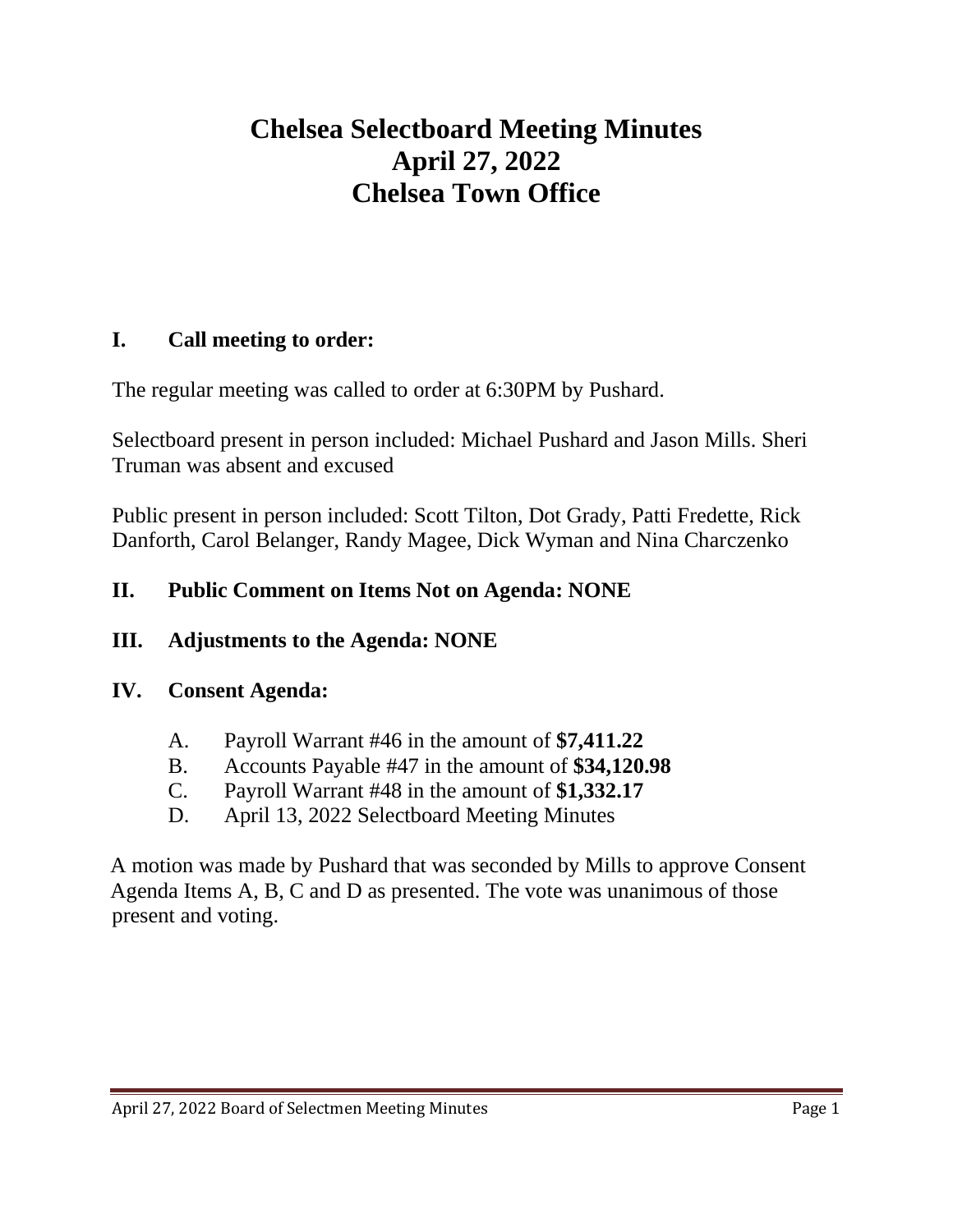### **V. Scheduled Items:**

### A. **New Business –**

### **1. Discuss aiding Ukraine**

Nina Charczenko expressed to the Selectboard the urgent need that the residents of Ukraine have for all types of humanitarian assistance because of the war with Russia. Nina would like to head an effort to raise money to give to the Salvation Army to provide financial assistance to the Ukrainians. The Selectboard support the aid effort and provided ideas on how funds can be raised. Nina thanked the Selectboard and agreed to put the ideas discussed into motion.

### **2. Expanding the Archery Hunting Season Boundaries**

Dick Wyman and Randy Magee complained to the Selectboard about the number of deer present in the McLaughlin Circle neighborhood and the area adjacent to Randy Magee's Farm. The deer have made a significant impact on Mr. Magee's crops. The Selectboard supported writing a letter to Inland Fisheries and Wildlife requesting that the current Augusta area expanded Archery Deer Zone be amended to include more of Chelsea in the area where the deer population is the highest and the population is the densest.

### **3. Discuss Invasive plant removal plan for town properties**

The Manager proposed that an Invasive Plant Plan be performed. After the plan is developed, Chelsea could apply for a grant from the Maine Forest Service that would pay a contractor to remove invasive plants a Butternut Park. The Selectboard requested that the Manager proceed with getting bids to create a plan.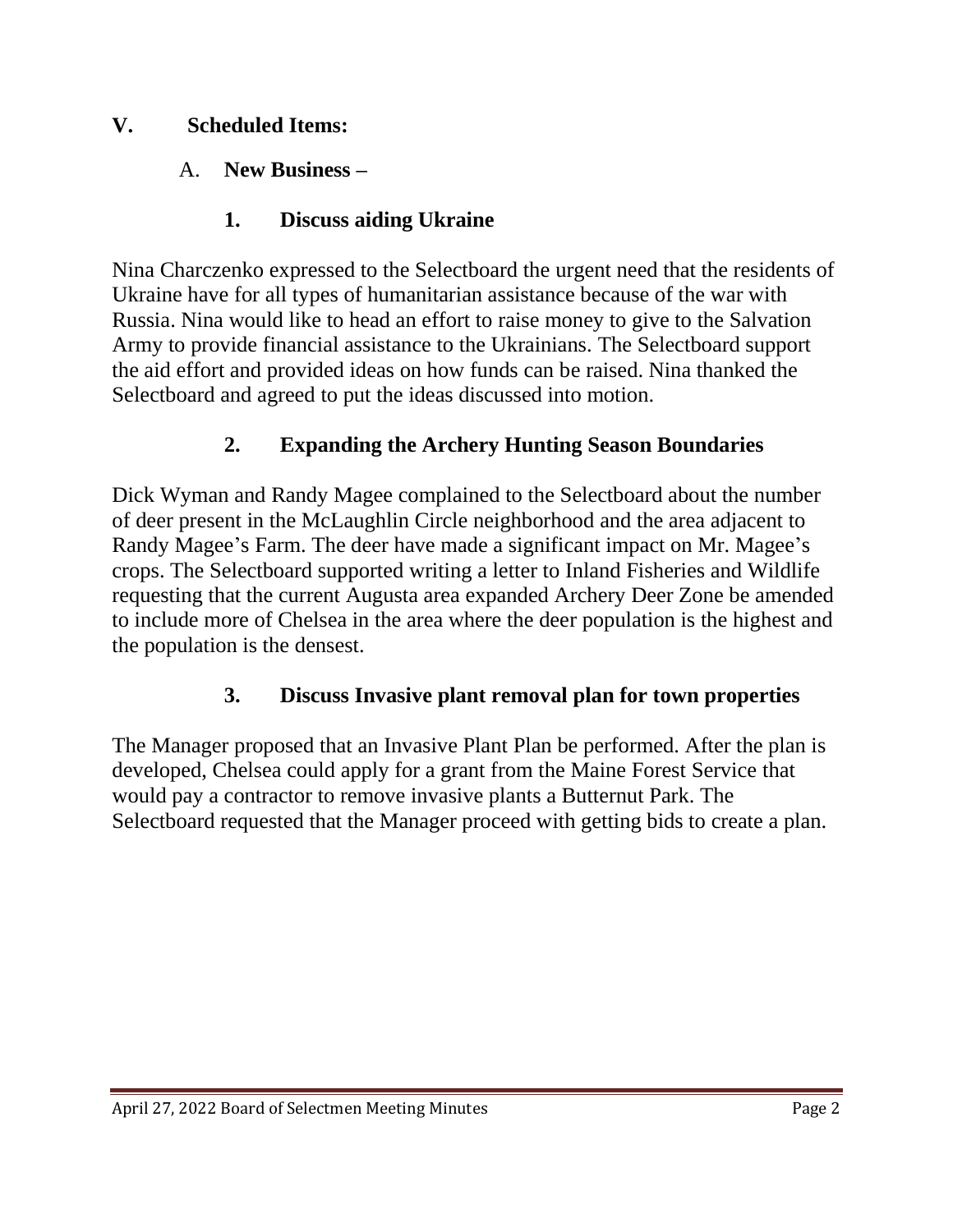### B. **Old Business –**

## **1. 2022-23 Winter Roads Plowing and Sanding**

The Manager reviewed with the Selectboard the option to renew the plowing and sanding contract with Gordon Libby Forest Products. Everyone felt that Gordon did a good job over the three years of the contract. The Selectboard decided that the contract would be put out to bid to bid to see of some savings could be achieved. The Manager will prepare bid documents requesting bids with two maintenance options: sand and salt and salt only.

## **VI. Legal:**

## **A. Approve increasing the amount in the cash drawers**

Due to the lack of funds being available in the cash drawers for making change, the Manager requested that the total in each of the three cash drawers be increased by \$100 each. The total on the cash drawers would be \$200 per drawer. A motion was made by Mills that was seconded by Pushard to increase the amount in each cash drawer to \$200 per drawer. The vote was unanimous of those present and voting

## **B. Set date, time and place of Annual Town Meeting**

A motion was made by Pushard that was seconded by Mills to schedule the annual Town Meeting for Thursday June 16 at 6:30PM at the CES Gym. The vote was unanimous of those present and voting.

## **C. Adopt Municipal Clerks Week Proclamation**

A motion was made by Mills that was seconded by Pushard to proclaim May 2 to May 6 Municipal Clerks week in honor of Chelsea's Town Clerk. The vote was unanimous of those present and voting.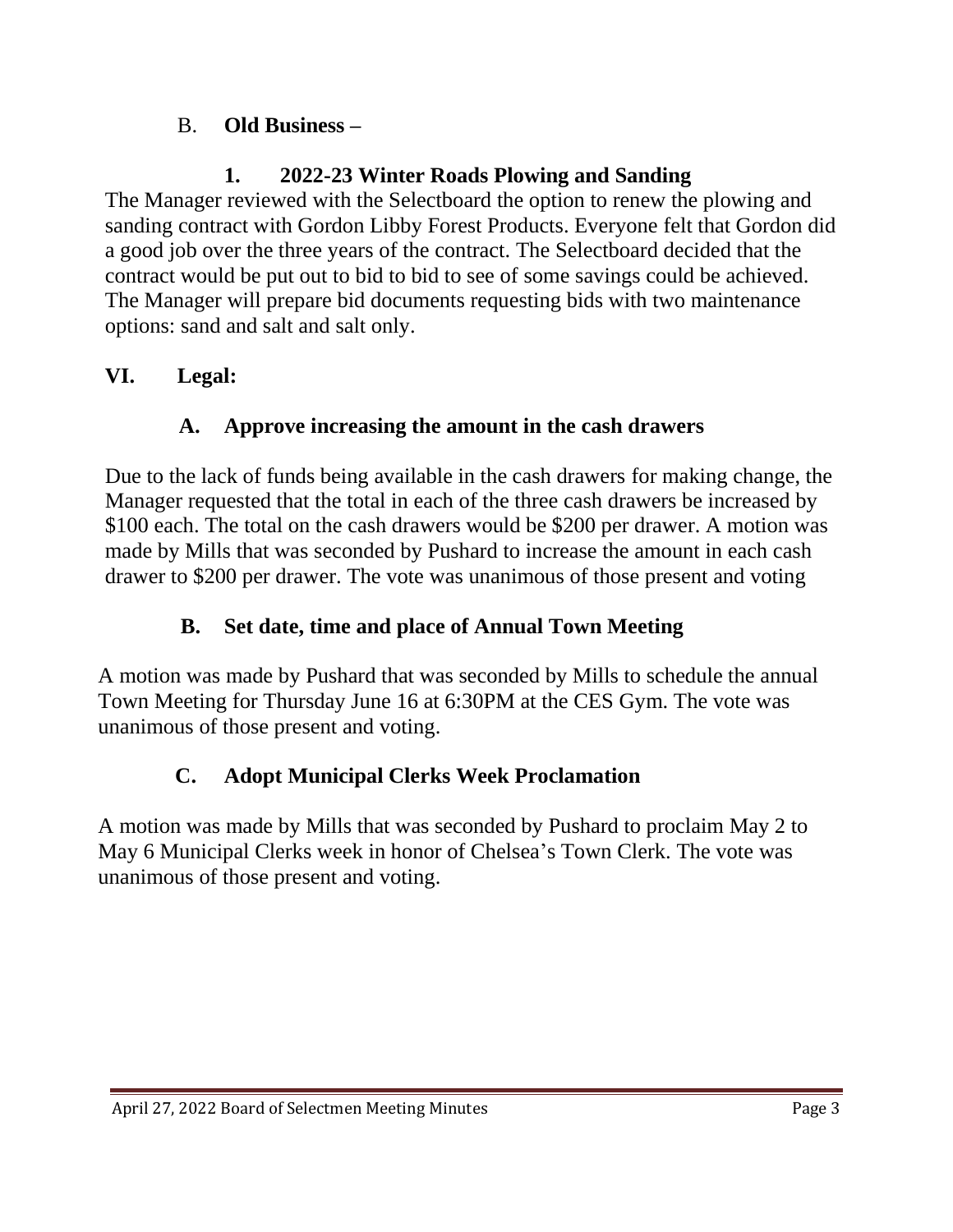## **D. Supplemental Tax Assessment(s)**

The Assessing Agent discovered that William and Hillary Sproul have not been assessed for the building that they operate as a business since the structure was built 4 years ago. The property is Map 4 Lot 6. The Assessor Agent is requesting that the Selectboard/Board of Assessors assess a supplemental tax on the building of \$267,000 in value.

## **1. William and Hillary Sproul – Map 4 Lot 6 (Acct 534) Building Value 2020 - \$267,000 of value – Taxes \$5,196.06**

A motion was made by Michael Pushard that was seconded by Jason Mills to assess a supplemental tax on Map 4 Lot 6 in the amount of \$267,000 in value and \$5,196.06 in tax for the tax year 2019-20. The vote was unanimous of those present and voting.

## **2. William and Hillary Sproul – Map 4 Lot 6 (Acct 534) Building Value 2021 - \$267,000 of value – Taxes \$5,196.06**

A motion was made by Michael Pushard that was seconded by Jason Mills to assess a supplemental tax on Map 4 Lot 6 in the amount of \$267,000 in value and \$5,196.06 in tax for the tax year 2020-21. The vote was unanimous of those present and voting.

## **3. William and Hillary Sproul – Map 4 Lot 6 (Acct 534) Building Value 2022 - \$267,000 of value – Taxes \$5,196.06**

A motion was made by Michael Pushard that was seconded by Jason Mills to assess a supplemental tax on Map 4 Lot 6 in the amount of \$267,000 in value and \$5,196.06 in tax for the tax year 2020-21. The vote was unanimous of those present and voting.

## **E. Naming new private way off River Rd – Ludwig Way**

The Selectboard have received a request to name a new private road off the River Road after Pushard Power Sports Ludwig Way. A motion was made by Mills that was seconded by Pushard to name the private road as Ludwig Way. The vote was unanimous of those present and voting